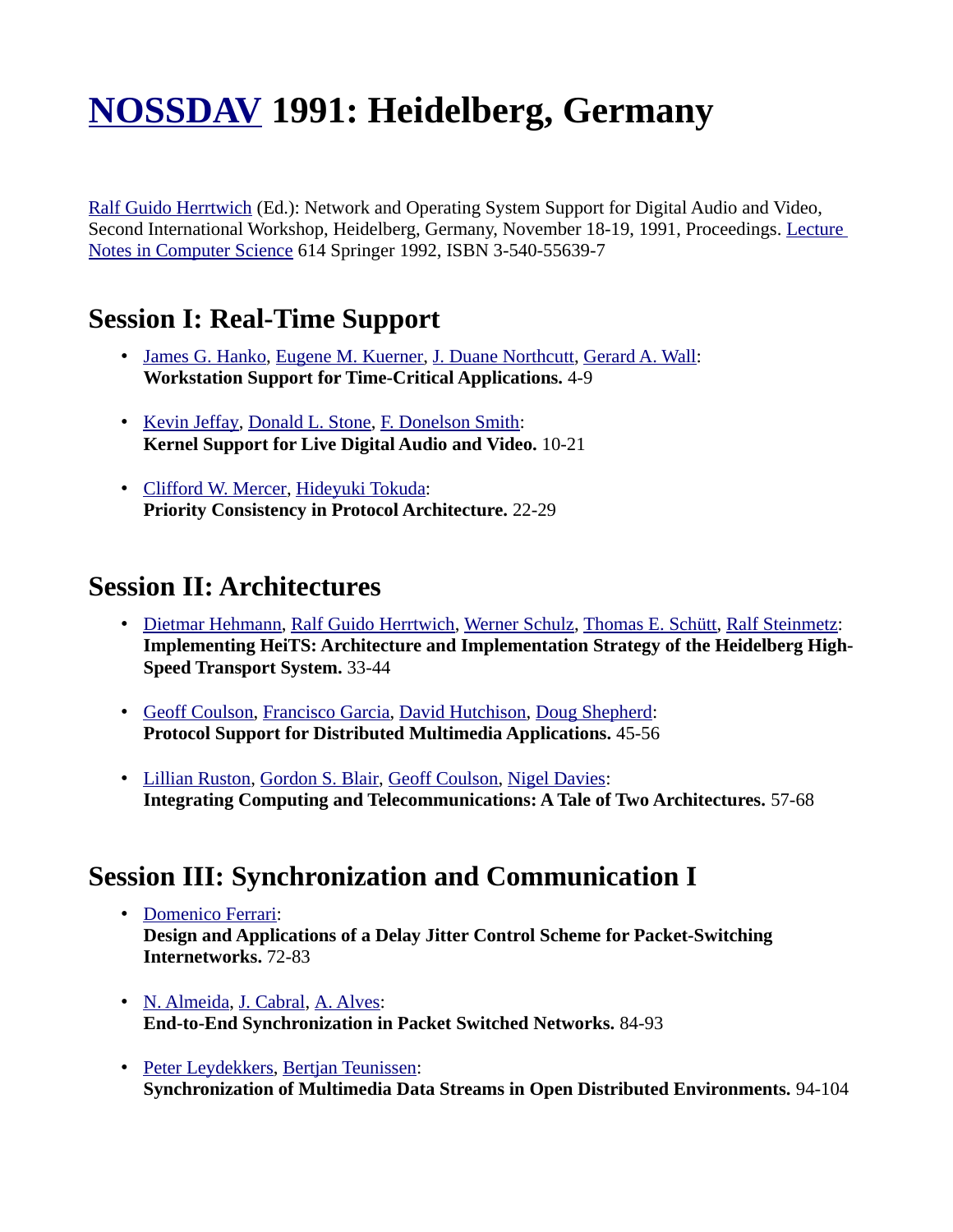## **Session IV: Synchronization II**

- • [Dick C. A. Bulterman,](http://www.informatik.uni-trier.de/~ley/db/indices/a-tree/b/Bulterman:Dick_C=_A=.html) [Robert van Liere:](http://www.informatik.uni-trier.de/~ley/db/indices/a-tree/l/Liere:Robert_van.html) **Multimedia Synchronization and UNIX.** 108-119
- • [Thomas D. C. Little,](http://www.informatik.uni-trier.de/~ley/db/indices/a-tree/l/Little:Thomas_D=_C=.html) [Arif Ghafoor:](http://www.informatik.uni-trier.de/~ley/db/indices/a-tree/g/Ghafoor:Arif.html) **Scheduling of Bandwidth-Constrained Multimedia Traffic.** 120-131
- • [Petra Hoepner:](http://www.informatik.uni-trier.de/~ley/db/indices/a-tree/h/Hoepner:Petra.html) **Presentation Scheduling of Multimedia Objects and Its Impact on Network and Operating System Support.** 132-143

## **Session V: Communication II**

- • [Brian Field,](http://www.informatik.uni-trier.de/~ley/db/indices/a-tree/f/Field:Brian.html) [Taieb Znati:](http://www.informatik.uni-trier.de/~ley/db/indices/a-tree/z/Znati:Taieb.html) **alpha-Channel - A Network Level Abstraction To Support Real-Time Communication.**  148-159
- • [Anindo Banerjea,](http://www.informatik.uni-trier.de/~ley/db/indices/a-tree/b/Banerjea:Anindo.html) [Bruce A. Mah:](http://www.informatik.uni-trier.de/~ley/db/indices/a-tree/m/Mah:Bruce_A=.html) **The Real-Time Channel Administration Protocol.** 160-170
- • [Bernd E. Wolfinger,](http://www.informatik.uni-trier.de/~ley/db/indices/a-tree/w/Wolfinger:Bernd_E=.html) [Mark Moran:](http://www.informatik.uni-trier.de/~ley/db/indices/a-tree/m/Moran:Mark.html) **A Continuous Media Data Transport Service and Protocol for Real-Time Communication in High Speed Networks.** 171-182

## **Session VI: Projects I**

- • [Riccardo Gusella,](http://www.informatik.uni-trier.de/~ley/db/indices/a-tree/g/Gusella:Riccardo.html) [Massimo Maresca:](http://www.informatik.uni-trier.de/~ley/db/indices/a-tree/m/Maresca:Massimo.html) **Design Considerations for a Multimedia Network Distribution Center.** 185-196
- • [Scott M. Stevens:](http://www.informatik.uni-trier.de/~ley/db/indices/a-tree/s/Stevens:Scott_M=.html) **Next Generation Network and Operating System Requirements for Continuous Time Media.** 197-208
- • [Steven Gutfreund,](http://www.informatik.uni-trier.de/~ley/db/indices/a-tree/g/Gutfreund:Steven.html) [José P. Diaz-Gonzalez,](http://www.informatik.uni-trier.de/~ley/db/indices/a-tree/d/Diaz=Gonzalez:Jos=eacute=_P=.html) [Russell Sasnett,](http://www.informatik.uni-trier.de/~ley/db/indices/a-tree/s/Sasnett:Russell.html) [Vincent Phuah:](http://www.informatik.uni-trier.de/~ley/db/indices/a-tree/p/Phuah:Vincent.html) *Dynamicity* **Issues in Broadband Network Computing.** 209-216
- • [Ralf Cordes,](http://www.informatik.uni-trier.de/~ley/db/indices/a-tree/c/Cordes:Ralf.html) [Dieter Wybranietz,](http://www.informatik.uni-trier.de/~ley/db/indices/a-tree/w/Wybranietz:Dieter.html) [Rolf Vautz:](http://www.informatik.uni-trier.de/~ley/db/indices/a-tree/v/Vautz:Rolf.html) **Managing Multimedia Sessions on a Private Broadband Communication System.** 217-226

## **Session VII: Mulitmedia Abstraction I**

• [David P. Anderson,](http://www.informatik.uni-trier.de/~ley/db/indices/a-tree/a/Anderson:David_P=.html) [Pamela Chan:](http://www.informatik.uni-trier.de/~ley/db/indices/a-tree/c/Chan:Pamela.html) **Toolkit Support fro Multiuser Audio/Video Applications.** 230-241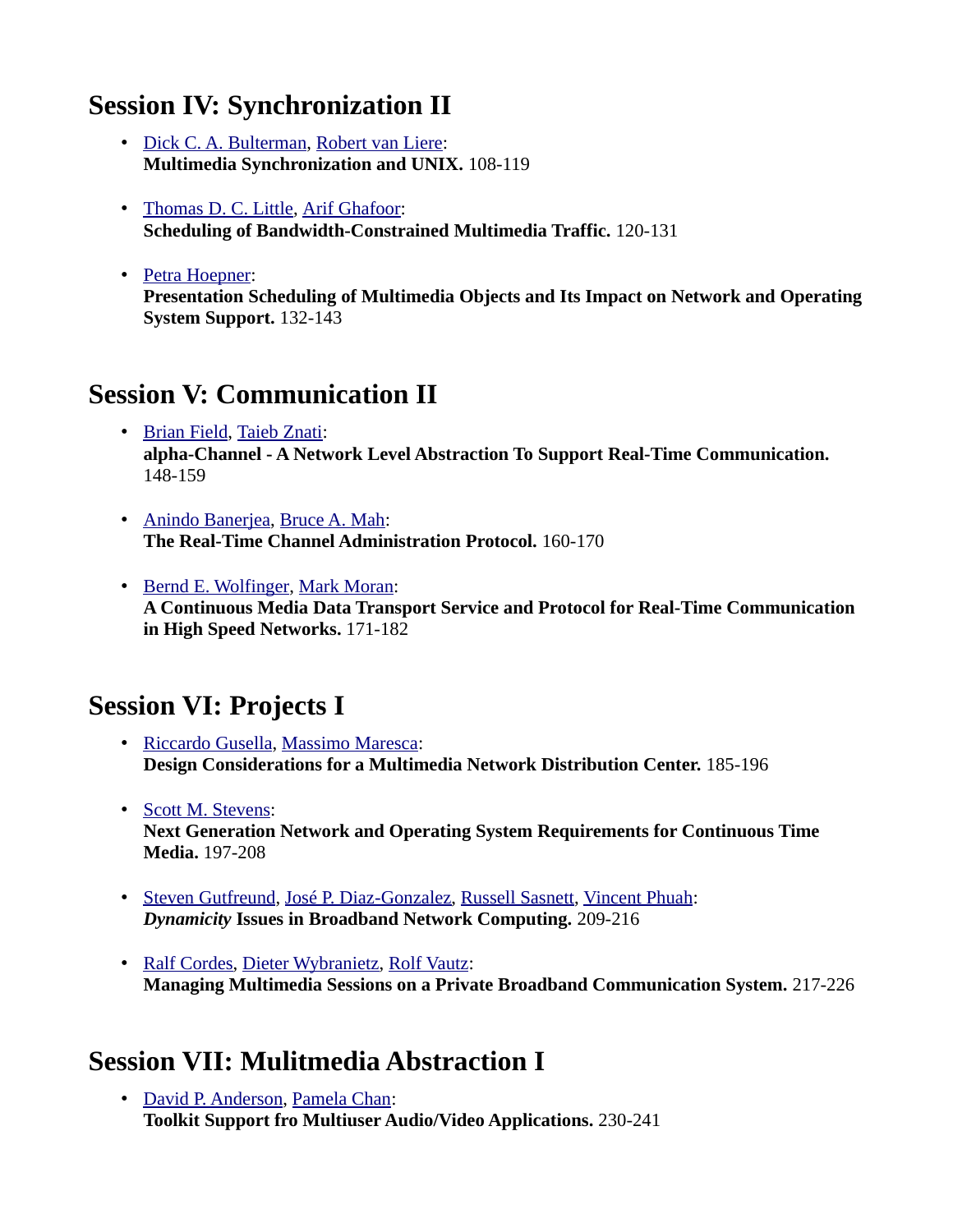- • [J. Duane Northcutt,](http://www.informatik.uni-trier.de/~ley/db/indices/a-tree/n/Northcutt:J=_Duane.html) [Eugene M. Kuerner:](http://www.informatik.uni-trier.de/~ley/db/indices/a-tree/k/Kuerner:Eugene_M=.html) **System Support for Time-Critical Applications.** 242-254
- • [Stefan Frey,](http://www.informatik.uni-trier.de/~ley/db/indices/a-tree/f/Frey:Stefan.html) [Daniel P. Ingold:](http://www.informatik.uni-trier.de/~ley/db/indices/a-tree/i/Ingold:Daniel_P=.html) **An Application Framework for Multimedia Communication.** 255-261

## **Session VIII: Multimedia Abstraction II**

- • [Simon J. Gibbs,](http://www.informatik.uni-trier.de/~ley/db/indices/a-tree/g/Gibbs:Simon_J=.html) [Christian Breiteneder,](http://www.informatik.uni-trier.de/~ley/db/indices/a-tree/b/Breiteneder:Christian.html) [Laurent Dami,](http://www.informatik.uni-trier.de/~ley/db/indices/a-tree/d/Dami:Laurent.html) [Vicki de Mey,](http://www.informatik.uni-trier.de/~ley/db/indices/a-tree/m/Mey:Vicki_de.html) [Dennis Tsichritzis:](http://www.informatik.uni-trier.de/~ley/db/indices/a-tree/t/Tsichritzis:Dennis.html) **A Programming Environment for Multimedia Applications.** 265-270
- • [Gerold Blakowski,](http://www.informatik.uni-trier.de/~ley/db/indices/a-tree/b/Blakowski:Gerold.html) [Jens Hübel,](http://www.informatik.uni-trier.de/~ley/db/indices/a-tree/h/H=uuml=bel:Jens.html) [Ulrike Langrehr:](http://www.informatik.uni-trier.de/~ley/db/indices/a-tree/l/Langrehr:Ulrike.html) **Tools for Specifying and Executing Synchronized Multimedia Presentations.** 271-282
- • [Ralf Steinmetz,](http://www.informatik.uni-trier.de/~ley/db/indices/a-tree/s/Steinmetz:Ralf.html) [J. Christian Fritzsche:](http://www.informatik.uni-trier.de/~ley/db/indices/a-tree/f/Fritzsche:J=_Christian.html) **Abstractions for Continuous-Media Programming.** 283-296

## **Session IX: Projects II**

- • [James G. Hanko,](http://www.informatik.uni-trier.de/~ley/db/indices/a-tree/h/Hanko:James_G=.html) [David Berry,](http://www.informatik.uni-trier.de/~ley/db/indices/a-tree/b/Berry:David.html) [Thomas Jacobs,](http://www.informatik.uni-trier.de/~ley/db/indices/a-tree/j/Jacobs:Thomas.html) [Daniel Steinberg:](http://www.informatik.uni-trier.de/~ley/db/indices/a-tree/s/Steinberg:Daniel.html) **Integrated Multimedia at Sun Microsystems.** 300-313
- • [Klaus Meißner:](http://www.informatik.uni-trier.de/~ley/db/indices/a-tree/m/Mei=szlig=ner:Klaus.html) **Architectural Aspects of Multimedia CD-I Integration in UNIX / X-Windows Workstations.** 314-327
- • [Bernd Lamparter,](http://www.informatik.uni-trier.de/~ley/db/indices/a-tree/l/Lamparter:Bernd.html) [Wolfgang Effelsberg:](http://www.informatik.uni-trier.de/~ley/db/indices/a-tree/e/Effelsberg:Wolfgang.html) **X-Movie: Transmission and Presentation of Digital Movies under X.** 328-339

## **Session X: Communication III**

- • [Jonathan Rosenberg,](http://www.informatik.uni-trier.de/~ley/db/indices/a-tree/r/Rosenberg:Jonathan.html) [Gil Cruz,](http://www.informatik.uni-trier.de/~ley/db/indices/a-tree/c/Cruz:Gil.html) [Thomas Judd:](http://www.informatik.uni-trier.de/~ley/db/indices/a-tree/j/Judd:Thomas.html) **Presenting Multimedia Documents Over a Digital Network.** 346-357
- • [Ralf Hinz:](http://www.informatik.uni-trier.de/~ley/db/indices/a-tree/h/Hinz:Ralf.html) **The CCITT Communication Protocol for Videophone Teleconferencing Equipment.** 358- 367
- • [Udo Zölzer,](http://www.informatik.uni-trier.de/~ley/db/indices/a-tree/z/Z=ouml=lzer:Udo.html) [N. Kalff:](http://www.informatik.uni-trier.de/~ley/db/indices/a-tree/k/Kalff:N=.html) **FDDI-Based Digital Audio Interfaces.** 368-374
- • [Bernard Cousin:](http://www.informatik.uni-trier.de/~ley/db/indices/a-tree/c/Cousin:Bernard.html) **Digital Video Transmission and the FDDI Token Ring Protocol.** 375-387